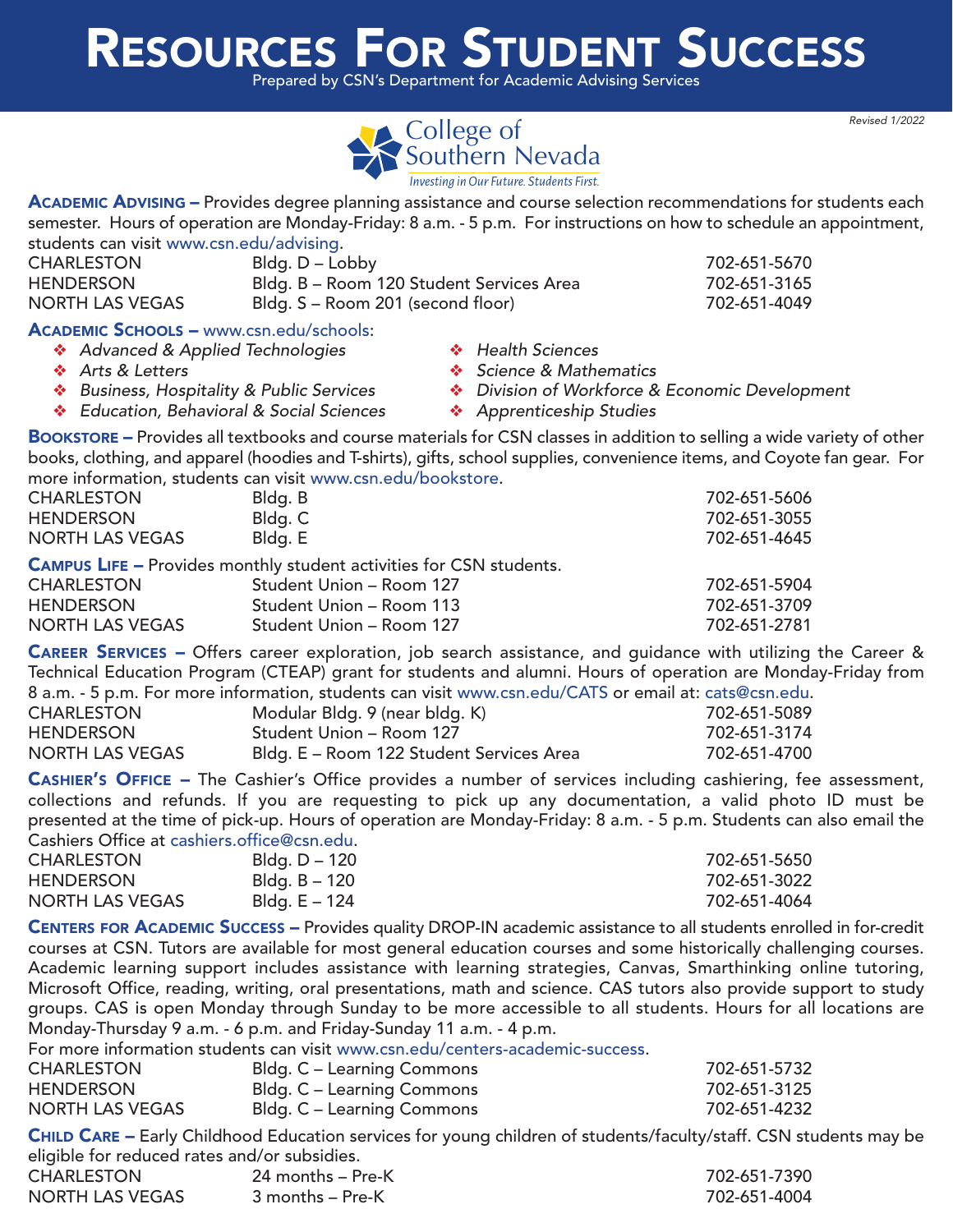CODY'S LOCKER – Offers free school supplies to registered CSN students such as backpacks, index cards, pens, highlighters, etc. Supplies are limited. See Campus Life staff for terms of use.

|                        | inginighters, etc. supplies are immedir see campus Ener |
|------------------------|---------------------------------------------------------|
| <b>CHARLESTON</b>      | Student Union - Room 127                                |
| <b>HENDERSON</b>       | Student Union - Room 113                                |
| <b>NORTH LAS VEGAS</b> | Student Union - Room 127                                |

COMPUTER LABS – Internet and CANVAS access, word processing, Microsoft Office, and tutorials in computer programs. Always reference [at.csn.edu/computerlabs](http://at.csn.edu/computerlabs) for the current hours of operation.

| . .<br><b>CHARLESTON</b> | Bldg. C – First Floor  | 702-651-5931 |
|--------------------------|------------------------|--------------|
| <b>HENDERSON</b>         | Bldg. C – First Floor  | 702-651-3002 |
| NORTH LAS VEGAS          | Bldg. C – Second Floor | 702-651-4592 |

COUNSELING AND PSYCHOLOGICAL SERVICES (CAPS) - Offers a variety of free and confidential psychological services aimed to help students in their emotional, relational and behavioral growth. Appointments can be made by contacting the department.

| <b>CHARLESTON</b> | Bldg. D – Room 104 | 702-651-5518 |
|-------------------|--------------------|--------------|
| <b>HENDERSON</b>  | Bldg. B – Room 136 | 702-651-3099 |
| NORTH LAS VEGAS   | Bldg. E – Room 120 | 702-651-4099 |

COUNSELING AND RETENTION SERVICES – Counselors advocate for students and address their needs through preventative retention efforts and the development of individualized success plans. Counselors provide assistance for students on academic warning, probation, and suspension, students on financial aid warning and those who require SAP appeals. Counselors also provide wrap-around services for students, administer the early alert process and work to assist students in getting connected to community resources. Visit [www.csn.edu/counselingdepartment](http://www.csn.edu/counselingdepartment) for additional information.

| <b>CHARLESTON</b>      | Student Union – Room 127 | 702-651-5204 |
|------------------------|--------------------------|--------------|
| <b>HENDERSON</b>       | Student Union – Room 127 | 702-651-5204 |
| <b>NORTH LAS VEGAS</b> | Student Union – Room 127 | 702-651-5204 |

COYOTE CLOSET – Offers free business and professional attire to CSN students to help them prepare for interviews, career fairs, networking events and classroom presentations.

| <b>CHARLESTON</b>      | Student Union – Room 127                       |
|------------------------|------------------------------------------------|
| <b>NORTH LAS VEGAS</b> | Student Union - Room 120 (Opening Spring 2022) |

COYOTE CUPBOARD – Offers free food and hygiene products to currently enrolled CSN students. Grab and Go style bags are offered for quick meals on campus or Family Style bags to take home and share. The Coyote Cupboard is open Monday-Thursday 9 a.m. - 4 p.m. and Friday 9 a.m. - 2 p.m.

|                        | <u>alan internasional internasional international distribution in the control international international international international international international international international international international intern</u> |
|------------------------|--------------------------------------------------------------------------------------------------------------------------------------------------------------------------------------------------------------------------------------|
| <b>CHARLESTON</b>      | Student Union – Room 127                                                                                                                                                                                                             |
| <b>HENDERSON</b>       | Student Union – Room 113                                                                                                                                                                                                             |
| <b>NORTH LAS VEGAS</b> | Student Union - Room 127                                                                                                                                                                                                             |

CSN CALL CENTER – Provides assistance with password resets (GoCSN, MyCSN, Canvas & CSN Email), MyCSN Navigation, Account Validations & General CSN Questions. Call 702-651-5555 (press option #4).

DISABILITY RESOURCE CENTER - Provides equal access to students with qualified disabilities through approved accommodations. Appointments can be made by calling the specific campus of choice for intake services.

| <b>CHARLESTON</b>                 | Bldg. D - Room 203                        | 702-651-5644 |
|-----------------------------------|-------------------------------------------|--------------|
| <b>HENDERSON</b>                  | Bldg. B - Room 120, Student Services Area | 702-651-3795 |
| <b>NORTH LAS VEGAS</b>            | Bldg. E - Room 120N                       | 702-651-4045 |
| (Adaptive Technology)             |                                           |              |
| DEAF AND HARD OF HEARING SERVICES |                                           |              |
| <b>NORTH LAS VEGAS</b>            | Modular Bldg. 3                           | 702-651-4448 |

EARLY CHILDHOOD LAB – Provides student/staff/faculty children age six months to pre-kinder morning pre-school classes. The lab operates on a waiting list basis. NORTH LAS VEGAS 702-651-4004

FINANCIAL AID - Provides information and assistance to students applying for financial aid programs such as grants, work-study, scholarships and loans. Financial aid TV, FAFSA workshops and the Coyote Chatbot are also available to student at [www.csn.edu/financialaid.](http://www.csn.edu/financialaid) Hours of operation are Monday-Friday: 8 a.m. - 5 p.m. Students can send correspondence via email to [www.finaid@csn.edu.](www.finaid@csn.edu)

| <b>CHARLESTON</b>      | Bldg. D – Lobby                          | 702-651-4303 |
|------------------------|------------------------------------------|--------------|
| <b>HENDERSON</b>       | Bldg. B - Student Services Area          | 702-651-4303 |
| <b>NORTH LAS VEGAS</b> | Bldg. E - Room 118 Student Services Area | 702-651-4303 |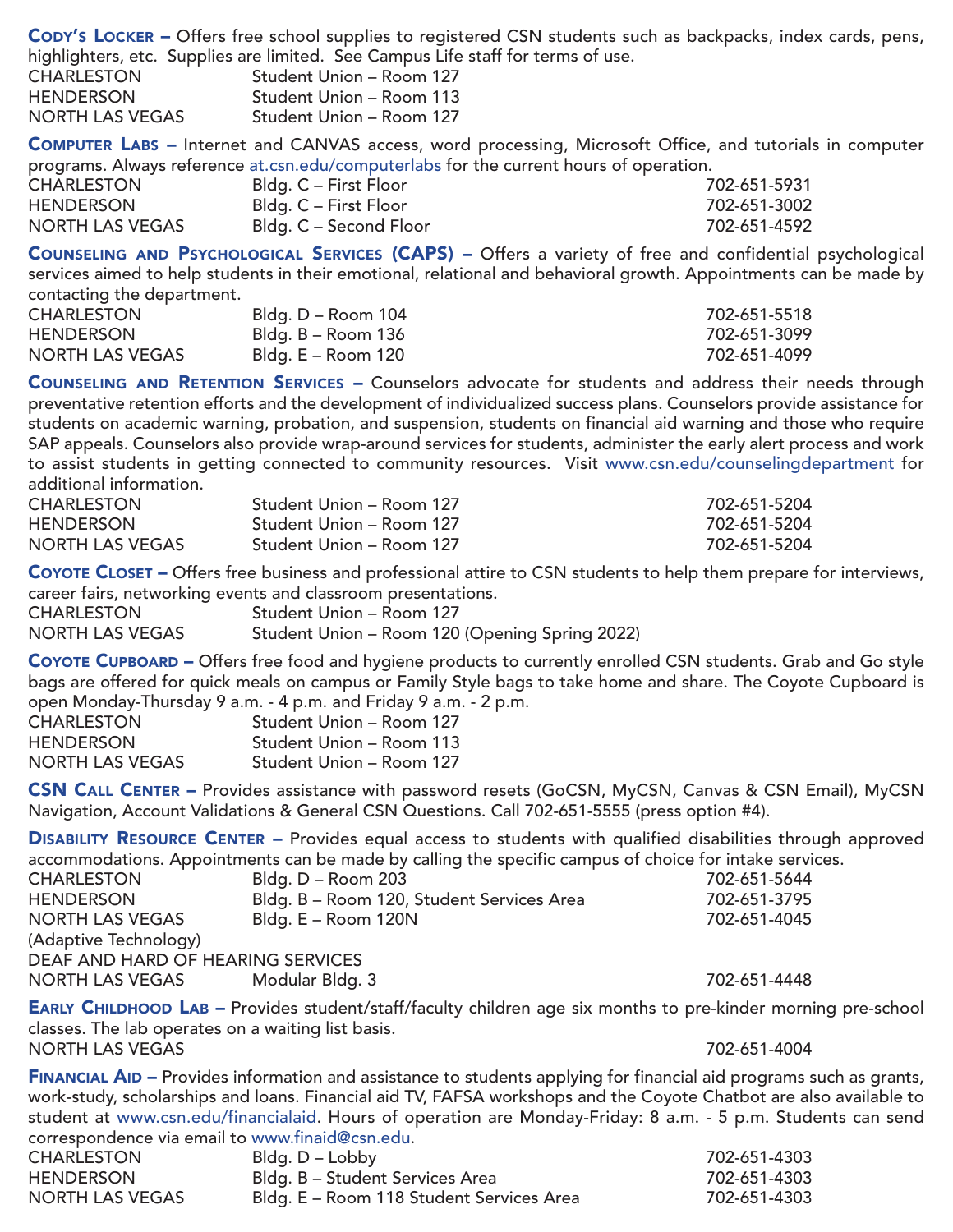FIRST YEAR EXPERIENCE (FYE) & COYOTE ORIENTATION & REGISTRATION EVENT (C.O.R.E.) – First Year Experience (FYE) is a holistic experience of support, connection and welcome for all new first-year students and families connecting students to peers, the CSN community, campus resources and a network for overall success. New students move through the FYE with innovative and impactful programming including New Student Orientation events, FYE celebration traditions, Peer Leader connections and overall programming and support for academic and social engagement in the college community. The goal of the FYE at CSN is to personalize the first year for each student maximizing student success and every student's ability to meet their goals! For more information, visit the web page at: [www.csn.edu/fye.](http://www.csn.edu/fye)<br>NORTH LAS VEGAS Rldg. E – Room 120 702-651-2727

INTERNATIONAL CENTER – Provides international students help with admissions, orientation, personal counseling and immigration advisement. Students can call 702-651-5820 or email at advisor.ic@csn.edu to schedule either an in-person or remote appointment. Hours of operation are Monday- Friday: 8 a.m. - 5 p.m. CHARLESTON Bldg. D – Room 106 702-651-5820

LANGUAGE LABS – Provides English as a second language (ESL) testing. Labs also provide language students access to audio, video and computer materials used in developing language proficiency. More information and testing, please visit CSN ESL Program homepage at: [www.csn.edu/esl.](http://www.csn.edu/esl) 702-651-5736

| <b>CHARLESTON</b> | Bldg. C – Room 169  | 702-651-5736 |
|-------------------|---------------------|--------------|
| NORTH LAS VEGAS   | Bldg. C – Room 2649 | 702-651-4475 |

LIBRARY SERVICES – Librarians help students find, access and use information and cite sources for assignments. CSN libraries offer reference services, computer/laptop access, individual and group study space, books/DVDs to check out, short-term use of textbooks and online articles/eBooks and streaming videos. More information and access to eBooks, electronics articles, steaming videos, research guides and online tutorials can be found at: [library.csn.edu.](http://library.csn.edu)

| <b>CHARLESTON</b>      | Bldg. I – First Floor | 702-651-5723 |
|------------------------|-----------------------|--------------|
| <b>HENDERSON</b>       | Bldg. H - First Floor | 702-651-3066 |
| <b>NORTH LAS VEGAS</b> | Bldg. E – 201         | 702-651-4014 |

MULTICULTURAL CENTERS – A gathering space to provide students opportunities to affirm their unique identities, build a sense of community and cultivate their leadership skills through inclusive programming, services and referrals.

| CHARLESTON      | Student Union – Room 121 | 702-651-4231 |
|-----------------|--------------------------|--------------|
| HENDERSON       | Student Union – Room 121 | 702-651-4231 |
| NORTH LAS VEGAS | Student Union – Room 121 | 702-651-4231 |

MYCOYOTEPLAN (PERSONAL LEARNING & ADVISING NETWORK) – A central location to connect students to the people and services that can help them succeed. MyCoyotePLAN also allows CSN's instructional staff to proactively engage with students using Early Alert and Kudos tools to provide enhanced student communications and support to pass their classes. Students and faculty can access MyCoyotePLAN in their GOCSN account.

NETWORKING LAB - Offers assistance in networking classes. Lab hours vary. Visit [www.csn.edu/cit-information](http://www.csn.edu/cit-information) to learn more.

NORTH LAS VEGAS Bldg. A – Room 2726

OFFICE OF ELEARNING - Provides support to students taking online courses and assistance with CANVAS. Hours of operation are Monday-Friday: 7 a.m. - 4 p.m. Assistance available 24/7 at: eLearning@csn.edu. For more information, visit [www.csn.edu/online-campus.](http://www.csn.edu/online-campus)

CHARLESTON Bldg. C – Room 213 702-651-5619

OFFICE OF INSTITUTIONAL EQUITY & TITLE IX - Investigates complaints of unlawful discrimination and sexual harassment in admission, employment and access to college services in addition to complaints regarding treatment in college-sponsored programs and activities and Title IX concerns to ensure the college complies with Title IX of the [Education Act of 1972. The office also advises students who believe they may have been subjected to sexual](http://www.csn.edu/title-ix)  harassment or discrimination. For more information visit [www.csn.edu/institutional-equity/](http://www.csn.edu/institutional-equity) an[dwww.csn.edu/title-ix.](http://www.csn.edu/title-ix) Email and phone contact at titleixcoordinator@csn.edu and 702-651-5587.

OFFICE OF THE REGISTRAR – Handles admissions, transcripts, student appeal petitions, declaration of major, transfer credit evaluation, applications for graduation, personal data changes and residency (including tuition classification based on state residency). Hours of operation are Monday-Friday: 8 a.m. - 5 p.m. For more information, visit [www.csn.edu/admissions.](http://www.csn.edu/admissions)

| <b>CHARLESTON</b> | Bldg. D – Lobby                          | 702-651-5610 |
|-------------------|------------------------------------------|--------------|
| <b>HENDERSON</b>  | Bldg. B – Student Services Area          | 702-651-3030 |
| NORTH LAS VEGAS   | Bldg. E - Room 112 Student Services Area | 702-651-4060 |